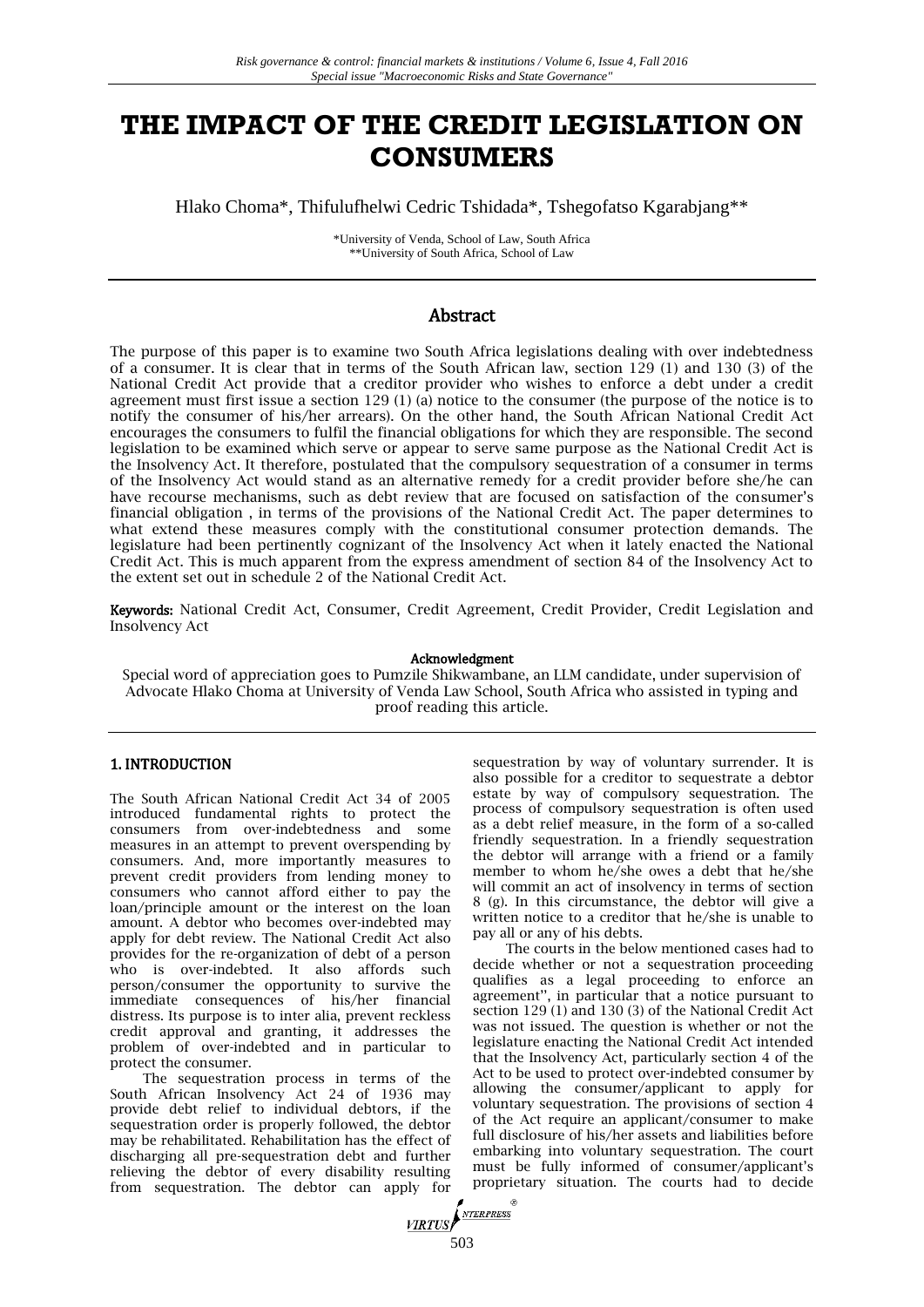whether consumers/applicants should embark into voluntary sequestration or use the machinery of National Credit Act which appears to be the most appropriate to protect the consumer against overindebtedness.

When enacting the National Credit Act, the legislature did not specifically make any mention of the Insolvency Act. The question is whether or not the National Credit Act has an impact on the Insolvency Act. However the court in of Ex Parte Ford and Two Similar Cases<sup>11</sup> held that section 85 of the National Credit Act is applicable to proceedings under voluntary surrender. The Court further held that an application for voluntary surrender should not be granted where the machinery of the National Credit Act is the appropriate mechanism to be used. In Investec Bank v Mutemeri<sup>12</sup> the Court held that section 130(1) does not apply to sequestration because an application for sequestration is not application for enforcement of sequestrating creditor's claim. It is therefore, not subject to the requirement of section 130(1) of the National Credit Act. The Court also held that an application by a credit provider for the sequestration of a consumer does not constitute litigation or a judicial process in terms of section 88(3). On Appeal, in the case of Naidoo v Absa<sup>13</sup> the Supreme Court of Appeal confirmed the decision of Mutemeri. The Appeal Court held that a credit provider need not be required to comply with section 129(1) (a) before instituting sequestration proceedings against a debtor. In terms of section 130(3) the court may only determine the matter if it is satisfied that:

- the provisions of section 129 or 131 as the case may be, have been complied with,
- further that the matter is not pending before the Tribunal, and
- that the credit provider has not approached the court under the circumstances specified.

A credit provider may not commence with legal proceedings against a debtor in terms of section 29 (1) (b) before the notice in terms of section 129 (1) (a) has been provided to the debtor and any further requirements have been met in terms of section 130. In Investec Bank Limited and Investec Bank Private Bank v Mavhungu David Ramurunzi, the Court held that:

"In the circumstances, the bank did not prove that it delivered the notice. As pointed out earlier, section  $129$  (1) (b) (i) and section  $130$  (1) (b) make this a peremptory prerequisite for commencing legal proceedings under a credit agreement, and a credit cognizant in the plaintiff's cause of action. Failure to comply, must of necessity, preclude a plaintiff from enforcing its claim, this is despite the fact that in this matter, it was not disputed that the appellants were in arrears and thus breached their contractual obligations. The bank therefore, failed to make out a case for summary judgement and the application ought to have been refused''

 $\overline{\phantom{a}}$ 

#### 2. THE PURPOSE OF THE RESEARCH

The question is whether or not a sequestration proceeding qualifies as a ''legal proceeding to enforce an agreement''. And further that, do the proceedings under debt review pursuant to National Credit Act automatically bar sequestration proceedings in the form of an application for compulsory sequestration of a consumer's estate. The research paper investigates, whether the provisions of National Credit Act and the provision of the Insolvency Act, are both seen to be concurrently aimed at the protection of consumers who are over-indebted. Some of the main obstacles in applying the National Credit Act in practice are the gaps left in the statute by the legislature. The paper illustrates some of the gaps. The paper is based on critical analysis of the decided cases. There are contributions by various scholars who equally reflect wide coverage of the interpretation of these two legislations, however the paper adds to the existing literature.

### 3. RESEARCH METHODOLOGY

The research adopted doctrinal legal research approach as a data collection method. The method is also known as the ''black letter law''. It is best defined as research method which intends to provide a systematic explanation of the principles, rules and concepts governing a particular legal field or institution and analyses the relationship between these principles, rules and concepts with a view to solving unclarified issues and gaps in the existing law.<sup>14</sup> Pearce, Campbell and Harding also define doctrinal legal research approach as a research which provides a systematic exposition of the rules governing a particular legal category, analysis of the relationship between rules and explains areas of difficult and perhaps predicts future developments.<sup>15</sup> The research approach adopted is aimed at giving a detailed exposition of the impact of the credit legislation on Consumers. The research adopted the doctrinal legal approach to analyze and give meaning to the data collected. This research adopts the form of desk based or library based research approach, since it is based on internet, journal articles, case law, statutes, government gazette and the library text books.

#### 4. DISCUSSION OF CASE LAW REGARDING NATIONAL CREDIT ACT AND INSOLENCY ACT

#### 4.1. Facts and decision in Naidoo

The case was an appeal to the Supreme Court of Appeal by the appellant who was sequestrated at the respondent's instance it the Durban High Court on

൫

-

<sup>11</sup> 2009 3 SA 376 (WCC)

<sup>12</sup> 2010 1 SA 265 (GSJ)

<sup>13</sup> (391/2009)[2010] ZASCA 72 (27 May 2010)

<sup>14</sup> JM Smits 'What is legal doctrine? On the aims and methods of Legaldogmatic Research (2015)3.

<sup>15</sup> D Pearce, E Campbell and P Harding 'Australian Law School: A discipline Assessment for the Common Wealth Tertiary Education Commission (1999)33.

**VIRTUS** *SO4*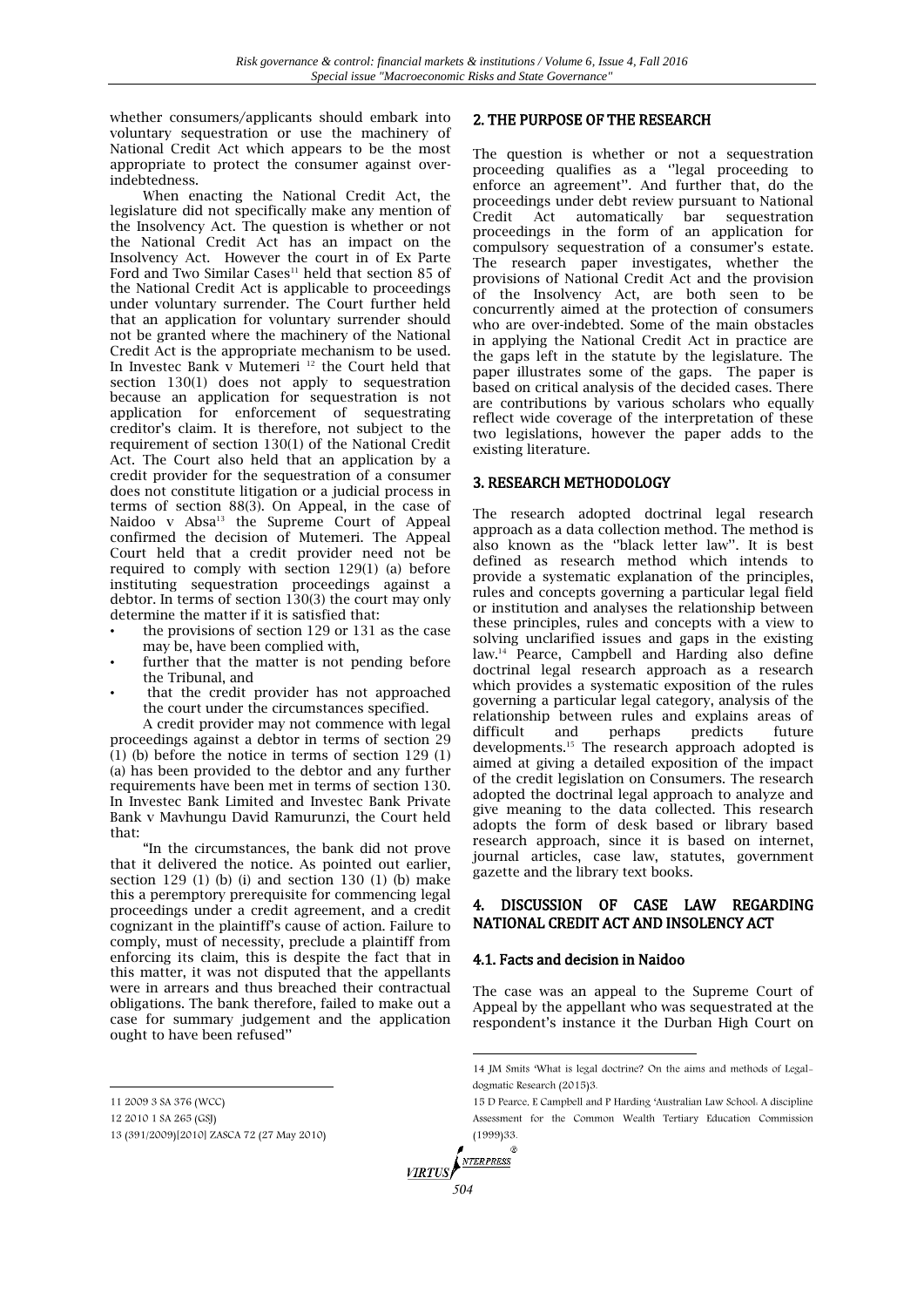the 25th May 2009. The appellant had failed to meet his payments obligation to the respondent under a car note agreements relating to six vehicles and two home loans agreements.

Seemingly, the appellant conceded that compulsory sequestration proceedings are not ''legal proceedings to enforce agreement'' as contemplated in section 129 (1) (b) of the National Credit Act. The appellant, however, argued that the respondent erred in instituting compulsory sequestration proceedings against him before issuing him with a notice as contemplated in section 129 (1) (a) of the National Credit Act. The appellant contended that the procedure before debt enforcement provided for in section 129 (1) (a), when read with section 130 (3), should be interpreted to cover circumstances relating not only to the enforcement of a credit agreement but also to sequestration proceedings. This is because the unpaid claims that are the subject matter of the sequestration application arose from credit act agreement to which the National Credit Act applies. The Supreme Court of Appeals concurred with the concession of the appellant that sequestration proceedings are not in and of themselves ''legal proceedings to enforce the agreement'' within the meaning of section 129 (1).

## 4.2. Facts and decision of Investec Bank Ltd and Another v Mutemeri and Another

The respondent-debtors, namely the consumers, opposed an application for compulsory sequestration. The basis of their opposition was that the application for debt review in terms of the National Credit Act barred the applicant from proceeding with the application for a compulsory sequestration. They argued that such an application for debt review amounts to debt enforcement.

The discussion therefore, considers the impact of the debt relief remedies and certain special provisions that apply to the debt enforcement in the National Credit Act on sequestration procedures provided in the Insolvency Act in view of the above judgments. It is trite knowledge that sequestration applications may either be brought by the debtor on an ex parte basis through voluntary surrender, or by way of compulsory sequestration in an application with prior notice by the creditor. In both instances, the applicable civil procedure involved is a high court application.

In the case of voluntary sequestration the court has the discretion to accept voluntary surrender of the debtor's estate and grant a sequestration order if it is satisfied that:

- The debtor is insolvent
- There is a sufficient free residue to defray the costs of sequestration
- It will be to the advantage of the creditors, and
- The formalities of section 4 of the Insolvency Act have been complied with.
- The onus of proof rests upon the debtor to convince the court that he/she has complied with the above requirements. Similarly, in the case of compulsory sequestration, the court also has a discretion to grant an application for

the sequestration of a debtor's estate if it is satisfied that:

- The applicant is a creditor or agent who has a liquidated claim against the debtor
- The debtor committed an act of insolvency or is insolvent
- It is believed that it will be in the advantage of the creditors of the debtor if his/her estate is sequestrated, and
- The formalities in section 9 of the Insolvency Act have been complied with.

The court has inherent jurisdiction to prevent abuse of its process. Thus, even where the requirements for granting a sequestration are met, the court may refuse to grant the order if it amounts to abuse in one way or another. The question remains as to whether or not an application for compulsory sequestration constitutes ''debt enforcement'' pursuant to the National Credit Act. The answer to this question is of extreme significance as it can have severe implications for the credit provider. If the answer is in the affirmative it inter alia would have the effect that:

- Where the debt enforcement by compulsory sequestration is sought by a credit provider, such credit provider will have to comply with the requirements of section 129 (1) (a) as a mandatory step prior to debt enforcement as well as any other provision of the National Credit Act regulating the debt enforcement, or
- Where the debt enforcement by compulsory sequestration is sought against a consumer who is, like one in casu under debt review will as a result of the provisions of section 88 (3) of the National Credit Act constitute a bar against compulsory sequestration.

Credit plays a vital role in the economy of most countries in the world. When a consumer applies for credit and the credit is granted, a contract usually has to be concluded. The credit provider (grantor) occupies a position of contractual power in which he/she dictates the contractual terms. The consumer on the other hand, because of his/her need for the credit, does not have as much bargaining power as the credit grantor.<sup>16</sup>

A consumer is over-indebted when he/she is unable to pay his/her financial obligations timeously, as agreed in a credit agreement. This could be either because his/her financial commitments have changed or because the individual has borrowed and spent more money than she/he earns. In such instances, the debt becomes a major burden for the borrower, which contribute to the consumer's social and financial exclusion and poverty.

These contracts resulted in unequal bargaining position between the consumer and the credit grantor. Therefore, a contract may be easily abused in order to exploit the consumer (particularly the uneducated consumer). It occurs where the consumer has assets which could be attached in order to pay the debt. An examples of a situation in which the contract may be abused in order to exploit the consumer, will be where there is lack of proper

<sup>16</sup> Collier-Reed and Lehmann Basic Principles of Business Law (2006) 156.



 $\overline{a}$ 

൫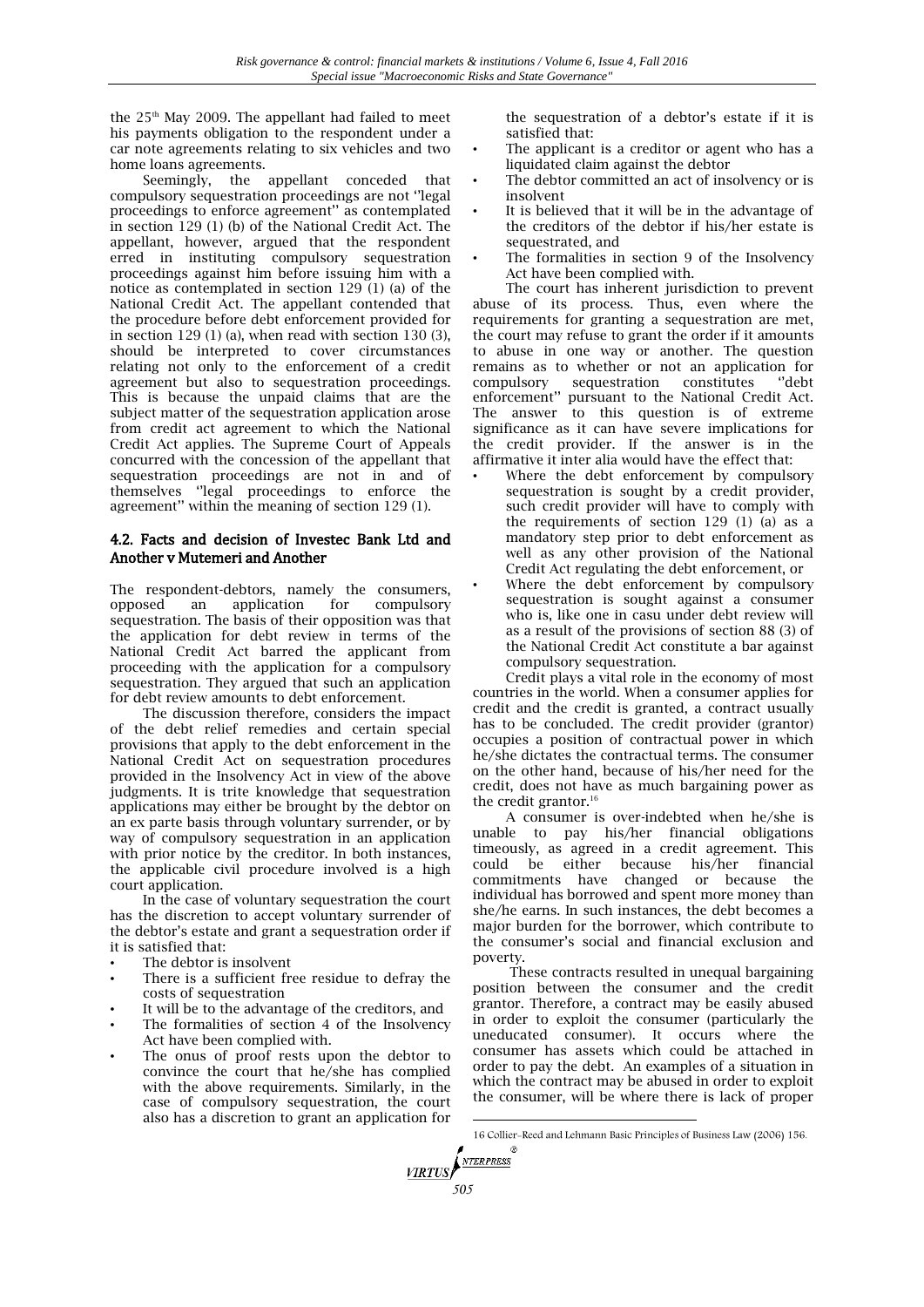disclosure. In particular, in the contract where there is an abuse of the consumer's obligation, exorbitantly high finance charges and misuse of remedies by the credit grantor.<sup>17</sup> The National Credit Act simplifies and standardizes the manner in which information is disclosed in credit agreements. The Act specifies the manner in which credit providers have to provide information on credit agreements. The Act also requires that credit providers provide this information in simple language that the consumer should be able to understand. The reason for this is that consumers should be able to read and understand the information so that they can compare the information on credit agreements from different credit providers in order to make informed choices.

The National Credit Act assists over-indebted consumers to restructure their debts. The Act provides for consumers, who are unable to service their monthly repayments on their credit agreement, to be assisted by Debt Counsellors to re-arrange their monthly repayments with their credit providers. The Act also aims to prevent overindebtedness of consumers and encourage responsible lending by credit providers. The National Credit Act states that before a credit provider can enforce a credit agreement, it must first issue a consumer with a section 129 notice that warns the consumer that legal action may be taken against the consumer unless she/he takes action to reach an agreement with the creditor about repayment of the outstanding debt. Such notice would be for the consumer to approach a debt counsellor. The National Credit Act argued that the notice to a consumer is only a notification and not a step to enforce the credit agreement, while on the other hand the banks argued that a creditor starts to enforce a credit agreement once it issues a section 129 notice, and therefore the relevant credit agreement is excluded from the debt review process. The Supreme Court of Appeal agreed with the views held by the banks' with regard to the interpretation of the National Credit Act. It held that as soon as one receives a section 129 notice in respect of a credit agreement, that agreement is excluded from the debt review process. However, one can still apply for debt review in respect of other credit agreements.

Prior enactment of the existing National Credit Act, the consumer credit was governed by the Credit Agreement  $Act^{18}$  and the Usury  $Act^{19}$  The exploitation of consumer's by credit grantors or micro lenders, often infamously referred to as "loan sharks". It raises serious concerns about overindebtedness and over-spending by consumers. This led the Department of Trade and Industry to establish a task team to review the legislation that impacts on consumer credit. This task team was

 $\overline{\phantom{a}}$ 

established in  $2002.^{20}$  In August  $2004$ , the Department of Trade and Industry published a policy framework for consumer credit.<sup>21</sup> In June 2005, it was tabled (as the National Credit Bill) in Parliament.<sup>22</sup> The National Credit Bill was assented to by the President on 10 March 2006. The President signed a proclamation in order to put the Act into operation at different stages. The National Credit Act came into operation in a piece-meal fashion on 1 June 2006, 1 September 2006 and 1 June 2007. The part dealing with credit-marketing practices, overindebtedness, reckless credit and rearrangement of debts came into operation on 1 June 2007.

The National Credit Act introduced measures in an attempt to prevent over-spending by consumer and, more importantly, to prevent money lenders from lending money to consumers who cannot afford either to pay the loan amount, or to pay the interest on the loan amount. In particular it introduced the concepts of "over-indebtedness" and "reckless credit". In terms of the National Credit Act a consumer is over-indebted when he/she is unable to satisfy all his/her obligations under all his/her credit agreements in a timely manner, having regard to his/her financial means, obligations and history of debt repayment.<sup>23</sup> A credit agreement is reckless if the credit provider failed to conduct an assessment as required, irrespective of what the outcome of such an agreement might have been.<sup>24</sup> The second instance of reckless credit is where the credit provider, conducted an assessment but concludes a credit agreement with the consumer despite the fact that the preponderance of information available to him/her, indicated that;

- The consumer did not generally understand or appreciate the consumer's risks, costs or obligations under the proposed credit agreement<sup>25</sup>;
- Entering into that credit agreement would make the consumer over-indebted.<sup>26</sup>.

The purpose of the National Credit Act, as set out in section 3 of the Act, is to inter alia prevent reckless credit granting and address the problem of over-indebtedness and, in particular to protect the consumer. In First Rand Bank Ltd v Olivier<sup>27</sup> the Court stated that "the purpose of the National Credit Act is inter alia, to provide for the debt reorganization of a person who is over-indebted, thereby affording that person the opportunity to survive the immediate consequences of his/her financial distress and to achieve a manageable financial position". In addition to this a debtor who

- 21 The Department of Trade and Industry South Africa consumer credit law reform: Policy framework for consumer credit (2004)
- 22 Ibid.

-

- 23 National Credit Act 34 of 2005, sec 79.
- 24 National Credit Act 34 of 2005, sec 80(1) (a).
- 25 National Credit Act 34 of 2005, sec 80(1) (b)(i).
- 26 National Credit Act 34 of 2005, sec 80(1) (b)(ii).
- 27 2009 3 SA 353 (SECLD) 357 $\oslash$

**VIRTUS** 

<sup>17</sup> Nagel et al Business Law (2007) 150.

<sup>18</sup> Act No 75 of 1980.

<sup>19</sup> Act No 73 of 1968.

<sup>20</sup> See Roestoff and Renke "Debt relief for consumers: The interaction between insolvency and consumer protection legislation" (part 1) 2005 Obiter 561 562-564.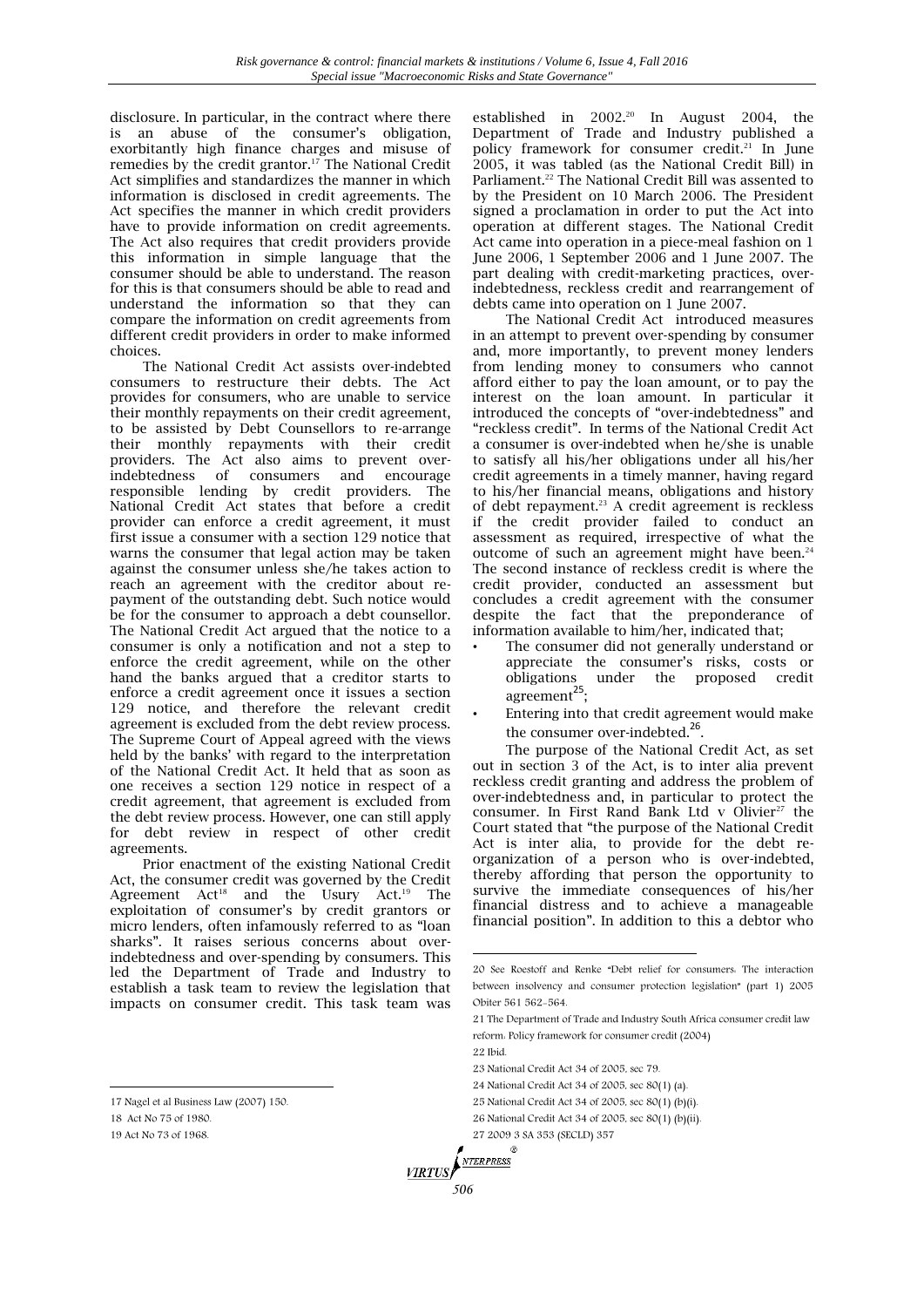becomes over-indebted may apply for debt review<sup>28</sup> in order for his/her debts to eventually be rescheduled and to enable him/her to pay the creditors over an extended period of time.

The sequestration process in terms of the Insolvency  $\overline{A}ct^{29}$  may provide debt relief to individual debtors. The purpose of the sequestration process in terms of the Act is to provide for a collective debt collecting process that will ensure an orderly and fair distribution of the debtor's assets in circumstances where these assets are insufficient to satisfy all the creditors' claims.<sup>30</sup> The debtor can apply for sequestration by way of voluntary surrender<sup>31</sup> while it is possible for a creditor to sequestrate a debtor's estate by way of compulsory sequestration.<sup>32</sup> The process of compulsory The process of compulsory sequestration is often used as a debt relief measure in the form of a so-called friendly sequestration. In a friendly sequestration the debtor will arrange with a friend or a family member to whom he/she owes a debt that he/she will commit an act of insolvency in terms of section 8 (g), that is, where the debtor gives written notice to a creditor that he/she is unable to pay all or any of his/her debts.<sup>33</sup> The reason why some debtors rely on the sequestration process to force a discharge of their debts on their creditors<sup>34</sup> is that sequestration allows the debtor to eventually be rehabilitated.<sup>35</sup> Rehabilitation has the effect of discharging all pre-sequestration debts and further relieving the debtor of every disability resulting from sequestration.<sup>36</sup>

Some debtors prefer to use the process of voluntary surrender rather than to have their credit agreements dealt with under section 86 of the National Credit Act<sup>37</sup> in spite of the fact that their credit agreements fall within the National Credit Act. This is evident from the decision of Ex Parte Ford and Two Similar Cases.<sup>38</sup> The Court however held that an application for voluntary surrender should not be granted where the machinery of the National Credit Act was the appropriate mechanism to be used. In Investec Bank v Mutemeri<sup>39</sup> the credit provider applied for compulsory sequestration. The respondent argued that the credit provider is precluded by section 130 (1) of the National Credit Act, from seeking the application for compulsory sequestration.<sup>40</sup> The respondent also invoked section

 $\overline{a}$ 

88 (3) of the National Credit Act.<sup>41</sup> The Court held that an application for sequestration is not application for enforcement of the sequestrating creditor's claim. It is therefore not subject to the requirement of section 130 (1) of the National Credit Act. The Court also held that an application by a credit provider for the sequestration of a consumer does not constitute litigation or a judicial process in terms of section 88 (3). On Appeal in the case of Naidoo v Absa<sup>42</sup> the Supreme Court of Appeal confirmed the decision of Mutemeri. The appeal Court held that a credit provider need not comply with section 129 (1) (a) before instituting sequestration proceedings against a debtor. $43$  The Court held further that such proceedings are not proceedings to enforce a credit agreement and the credit provider need not comply with a requirements of section  $130(3)(a)$ .<sup>44</sup>

In Naidoo v ABSA Bank the Court had to deal with the issue of whether or not a sequestration proceedings qualifies as a ''legal proceeding to enforce an agreement'' under section 29 read with section 130 of the National Credit Act. The relevant parts of these sections provide as follows:

Section 29 (1) if the consumer is in default under a credit agreement, the credit provider,

- a. May draw the default to the notice of the consumer in writing and propose that the consumer refer the credit agreement to a debt counsellor, alternative dispute resolution agent, consumer court or ombud with relevant jurisdiction, with intent that the parties resolve any dispute under the agreement or develop and agree on a plan to bring the payment under agreement up to date;
- b. Subject to section 130 (2), may not commence any legal proceedings to enforce agreement before;

approach the court for an order to enforce a credit agreement only if, at that time, the consumer is in default under that credit agreement for at least 20 business days and (a) at least 10 business days have elapsed since the credit provider delivered a notice to the consumer (b) in case of a notice contemplated in s 129(1), the consumer has not responded to that notice or responded to the notice by rejecting the credit receiver's proposal (c) in case of an instalment agreement, secured loan, or lease, the consumer has not surrendered the relevant property to the credit provider.

41 National Credit Act 34 of 2005, sec 88(3) applies only to credit providers who want to enforce any rights or security under a credit agreement by means of litigation or other judicial process. It provides for various instances when credit provider may proceed to enforce a credit agreement.

42 (391/2009)[2010] ZASCA 72 (27 May 2010).

43National Credit Act 34 of 2005, sec 129(1)(a) provides that, if a consumer is in default under a credit agreement, the credit provider may draw the default to the attention of the consumer in writing and propose that the consumer refer the credit agreement to a debt counsellor, alternative dispute resolution agent, consumer court or ombud with jurisdiction with the intent that the parties resolve any dispute under the agreement or develop and agree on plan to bring the payments under the agreement up to date.

44 National Credit Act 34 of 2005, sec 130(3)(a) states that in case of credit agreement the court may determine the matter only if is satisfied that in case of proceedings to which section 127, section 129 or section 131 apply, the procedure required by those section have been complied with. $^\circledR$ 

**VIRTUS** *SO7* 

-

<sup>28</sup> National Credit Act 34 of 2005, sec 86.

<sup>29</sup> Act No 24 of 1936

<sup>30</sup> Bertelsmann et al Mars The Law of insolvency in South Africa (2008) 2.

<sup>31</sup> Insolvency Act No 24 of 1936, sec 3&7.

<sup>32</sup> Insolvency Act No 24 of 1936, sec 9&12.

<sup>33</sup> See in general Smith "Friendly and not so friendly sequestrations" 1981 MB 58. See also Evans and Haskins "Friedly sequestrations and the advantage of creditors" SA Merc LJ 1990 246.

<sup>34</sup> See Boraine and Roestoff "Fresh start procedures for consumer debtors in South African bankruptcy law" 2005 Int.Insolv.Rev 1 6.

<sup>35</sup> Insolvency Act No 24 of 1936, sec 129.

<sup>36</sup> Ibid.

<sup>37</sup> National Credit Act No 34 of 2005, sec 86.

<sup>38</sup> 2009 3 SA 376 (WCC).

<sup>39</sup> 2010 1 SA 265 (GSJ).

<sup>40</sup> National Credit Act 34 of 2005, sec130 (1) deals with the debt enforcement procedure in court. It provide that a credit provider may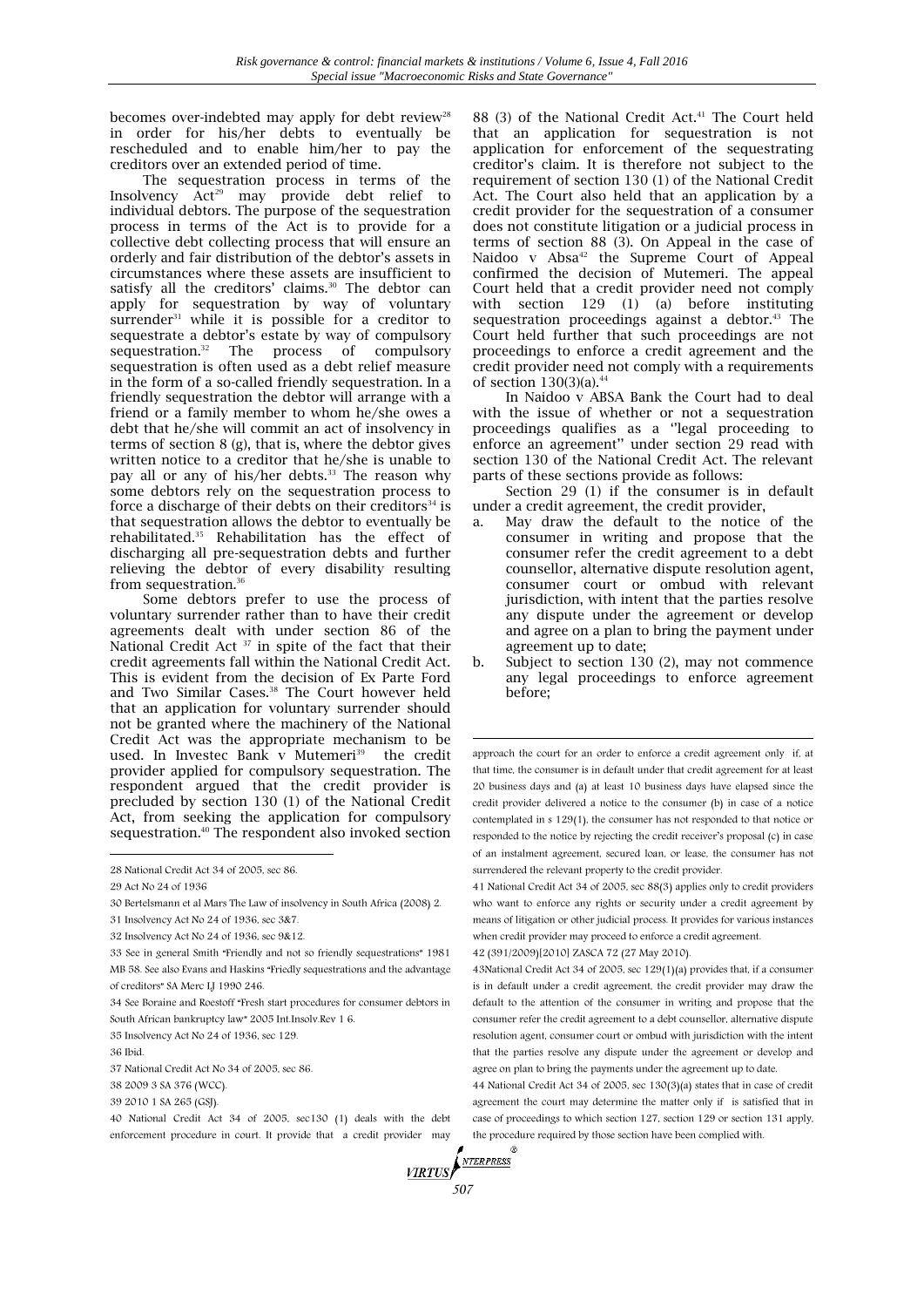c. First providing notice to the consumer, as contemplated in paragraph (a).

Some of the main obstacles in applying the National Consumer Act in practice are the gaps left in the statute by legislature. The purpose of the National Consumer Act as indicated above may conflict with the provisions of Insolvency Act, in particular the compulsory sequestration of a consumer. It was mentioned earlier that there is no substantive mentioned of the Insolvency Act or its provision in the National Consumer Act. Schedule 1 of National Consumer Act or its provisions sets the rules regarding conflicting legislation but did not mentioned the Insolvency Act. It must be further noted that in Investec Bank v Mutemeri the High Court held that an application for sequestration is not a process whereby the creditor enforces a debt and hence does not amount to a legal proceeding to enforce an agreement under the National Consumer Act. In Naidoo case the Appellate Division confirmed Mutemeri judgment and held that a credit provider need not comply with the procedure provided for in section I of the National Credit Act before instituting sequestration proceedings against a debtor, such proceedings are not proceedings to enforce a credit agreement.

## 5. CONCLUSION

It is clear in terms of section 129 (1) and 130 (3) of the National Credit Act that a creditor who wishes to enforce a debt under a credit agreement must first issue a section 129 (1) (a) notice to the consumer. In Naidoo v ABSA Bank the Court had to decide whether or not a sequestration proceeding qualifies as a ''legal proceeding to enforce an agreement'', in particular that a notice pursuant to section 129 (1) and 130 (3) of the National Credit Act was not issued. In view of the decision in Mutemeri case, similarly it stands to reason that the compulsory sequestration of a consumer in terms of Insolvency Act, the debtor ought to be issued with section 129 (1).

The purpose of the National Credit Act is to combat over-indebtedness and to promote and advance the social and economic welfare of South Africans, to promote fair, transparent, competitive, sustainable, responsible, efficient, effective and accessible credit market, industry and to protect consumers. The Act does not mention the Insolvency Act or its provisions in the National Credit Act. The question therefore arises, as to whether sequestration proceedings instituted by a credit provider qualifies as a ''legal proceeding to enforce an agreement'' under section 129 of the National Credit Act. Section 85 of the National Credit Act is in any event not applicable in proceedings for voluntary surrender under Insolvency Act. The operation of section 85 of the National Credit Act is dependent on the satisfaction of the following requirements:

- The context of the court proceedings
- Allegations in those proceedings of overindebtedness by a consumer under a credit agreement, and

• Consideration by a court in those proceedings of a credit agreement.

In Ex Parte Ford and two similar cases, the Court conceded that the first two requirements had been satisfied, however, it was submitted that there were no credit agreement before the Court, and that the provisions of section 4 of the Insolvency Act require an applicant to make full disclosure of his/her assets and liabilities. The court must be fully informed of the applicant's proprietary situation. The applicant for voluntary surrender must also satisfy the court that acceptance of the surrender estate in question will be to the advantage of the creditors. The fact that the National Credit Act leaves the provisions of section 4 to section 6 of the Insolvency Act generally unaffected acknowledges that insolvency can arise in a great variety of circumstances, many of them are quite unrelated to over-indebtedness, may arise out of credit agreement as defined in the National Credit Act. The Court in casu concluded that the machinery of the National Credit Act is more appropriate to be used.

It is evident from the courts arguments that the National Credit Act accommodates all the people, both rich and poor. It is notable that the Nation Credit Act contains provisions that are aimed at the protection of consumers who are over-indebted and further contains measures that are aimed at preventing reckless credit granting. This is an improvement from the repealed Usury Act and Credit Agreements Act. Consumers are protected against unscrupulous credit grantors who abuses their power to the detriment of consumers. Credit providers who allowed the consumers to enter into the credit agreement regardless of the credit worthiness of the consumer are now obliged to comply with mandatory financial assessment to determine whether the consumer affords the credit. Consumers on the other hand feel the practical effect of the National Credit Act should they not afford the credit after the assessment. Failure to comply with the financial assessment prior to entering into credit agreement can result in the credit agreement constituting reckless agreement. As indicated above, the credit provider has the recourse in the event of non-payment of credit agreement against the consumer. It is also evident that a credit provider who has not delivered the necessary section 129(1) notice is precluded from proceeding with any legal action. Therefore compliance with the necessary requirements of section 129 (1) notice is vital.

An over-indebted consumer may have the financial potential to overcome his/her debt if assisted by restructuring a ruling of reckless credit, or simple negotiations between himself/herself and the credit provider. By fulfilling her/his financial obligations the consumer also avoids becoming insolvent and a less useful member of the economy. Furthermore, a debtor should not be forced to lose his/her assets and be subjected to the social stigma of being insolvent without at the minimum being given relief measure, through National Credit Act.

**FIRTUS**